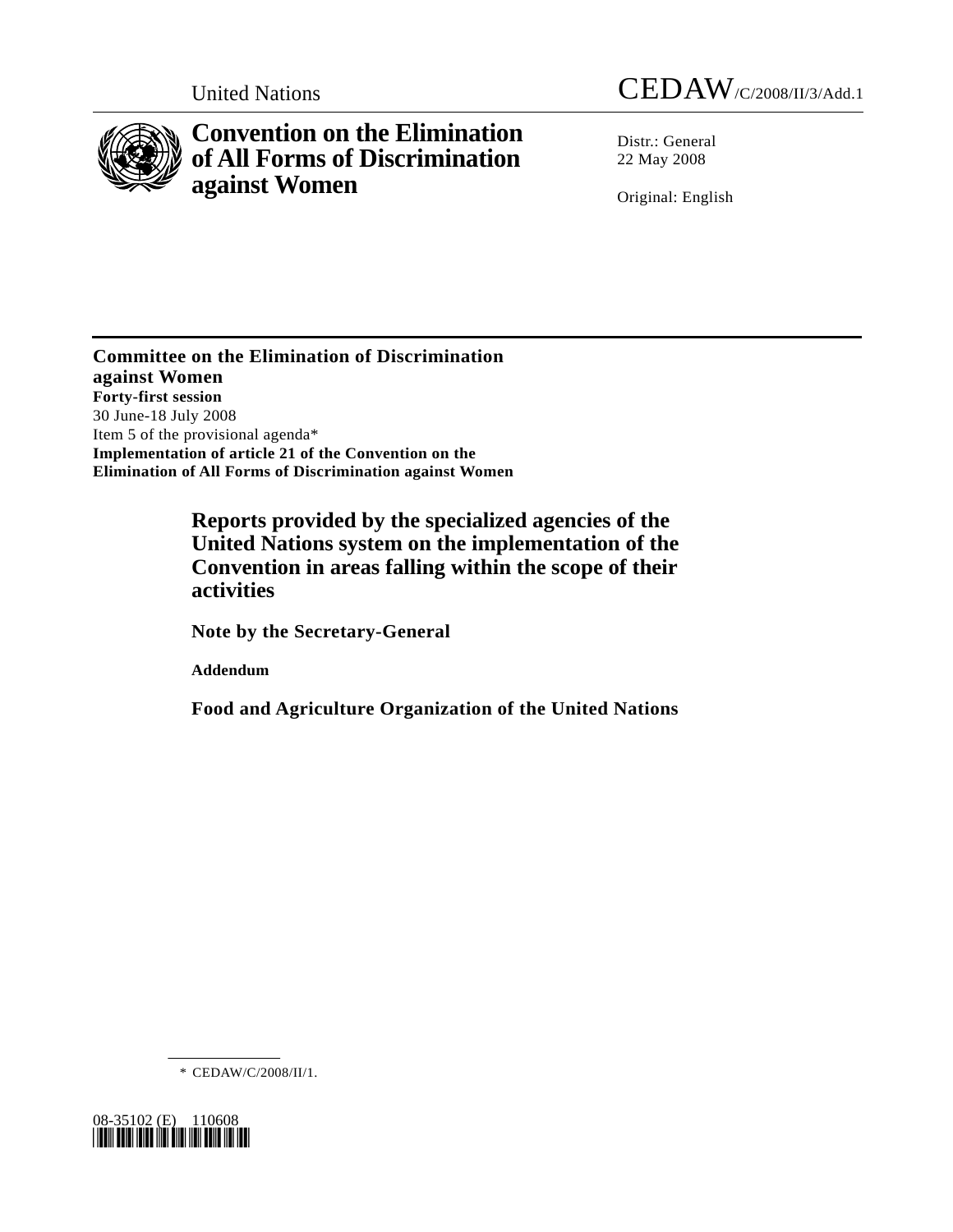## **Report of the Food and Agriculture Organization of the United Nations**

## **United Republic of Tanzania**

## **Activities for the empowerment of rural women and gender equality**

1. To mitigate the impact of the AIDS pandemic on agriculture and men and women farmers, the Food and Agriculture Organization of the United Nations (FAO) supported the Government of the United Republic of Tanzania in formulating a strategy that targets the agricultural sector. The policy document on the agricultural sector strategy for HIV/AIDS and other related chronic diseases was developed in collaboration with several ministries and endorsed by the National Assembly. The strategy addresses a broad range of issues, such as support to orphans; empowering rural widows and vulnerable female-headed households; improving food and nutrition security; preventing property grabbing; and increasing disposable income and assets.

2. FAO, in collaboration with the World Food Programme (WFP) and other partners, launched 6 Junior Farmer Field and Life Schools, hosting over 300 children, and 81 Adult Farmer Field and Life Schools, hosting over 3,000 adults. The Junior Schools are designed specifically for orphans and other vulnerable children, especially those whose condition results from the HIV/AIDS pandemic. The Junior Schools aim at imparting agricultural knowledge, entrepreneurial skills and life skills to orphans and vulnerable children between 12 and 18 years of age to enable them to grow up as independent, conscientious and enterprising citizens. Such knowledge and skills are intended to bring economic empowerment to those young people, and to help them to become responsible citizens with positive values in respect of gender and human rights. In addition, the Junior Schools address such issues as HIV/AIDS awareness and prevention, gender equality, child protection, psychosocial support, nutritional education and business skills. The Adult Farmer Field and Life Schools target poor households affected by HIV/AIDS, with a special emphasis on households headed by women. The Adult Schools aim at imparting knowledge and skills to groups of men and women farmers that will enhance their agricultural production, household food security and income. In addition the Adult Schools are intended to strengthen rural men's and women's understanding of how their socio-economic vulnerability leads to risk-taking behaviour, to prevent adverse social and economic effects from HIV/AIDS and other threats in the communities and to establish a farmer network that addresses local issues in the interest of sustainable livelihoods. The Adult Schools also address issues related to property and the inheritance rights of women and girls, cultural norms about masculinity and femininity, and power-relationships among men and women.

3. The gender, biodiversity and local knowledge systems for food security (LinKS) project sought to raise awareness on how rural men and women used and managed biological diversity and promoted the importance of local knowledge for food security and sustainable agro-biodiversity. The project explored the links between local knowledge systems, gender roles and relationships, food provision and the conservation and management of agro-biodiversity. From 2000 to 2005 it carried out over 20 training workshops and numerous research activities, which